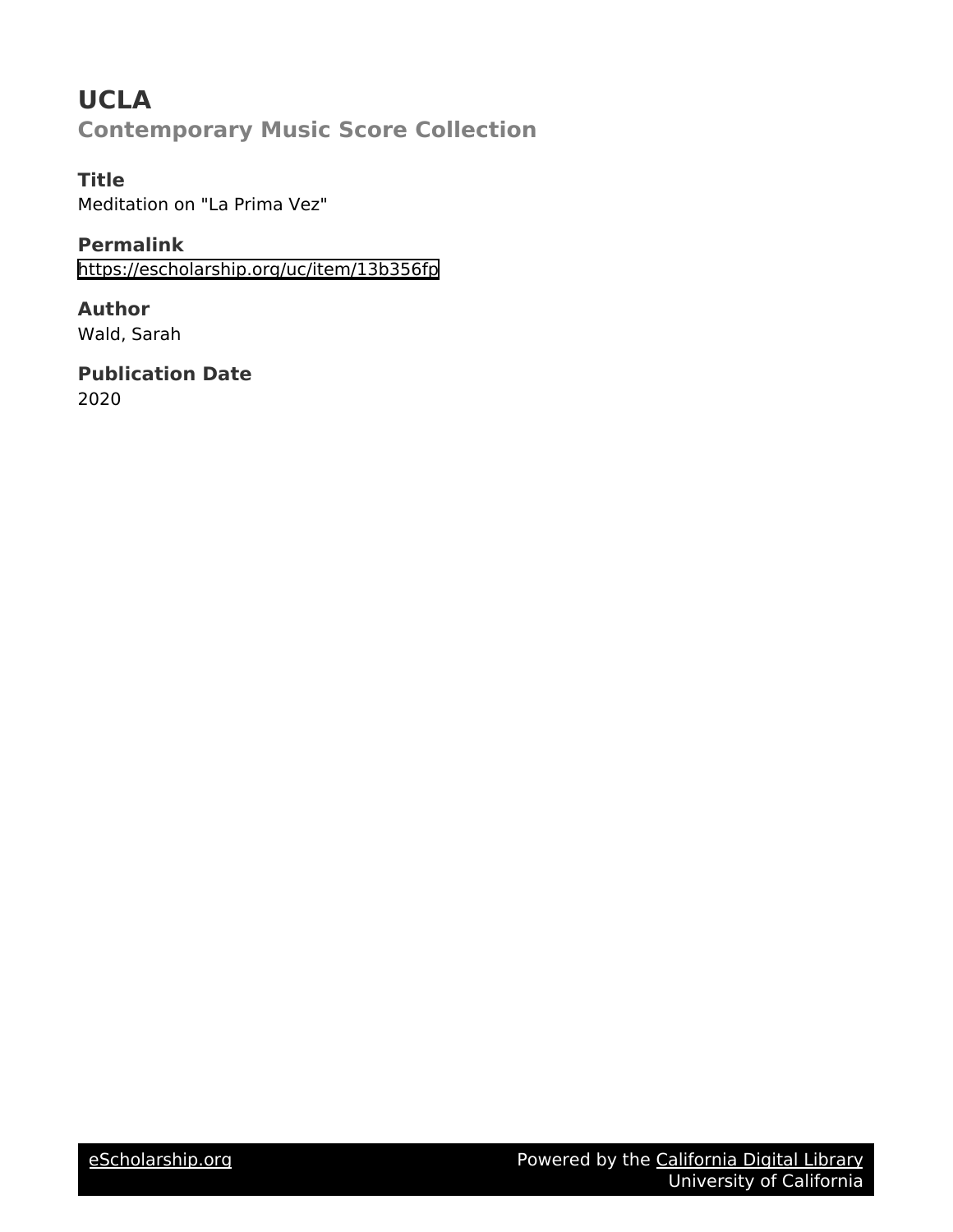# Meditation on "La Prima Vez "

*for piano four hands*

## Sarah Wald

*Written for ZOFO*

December 2019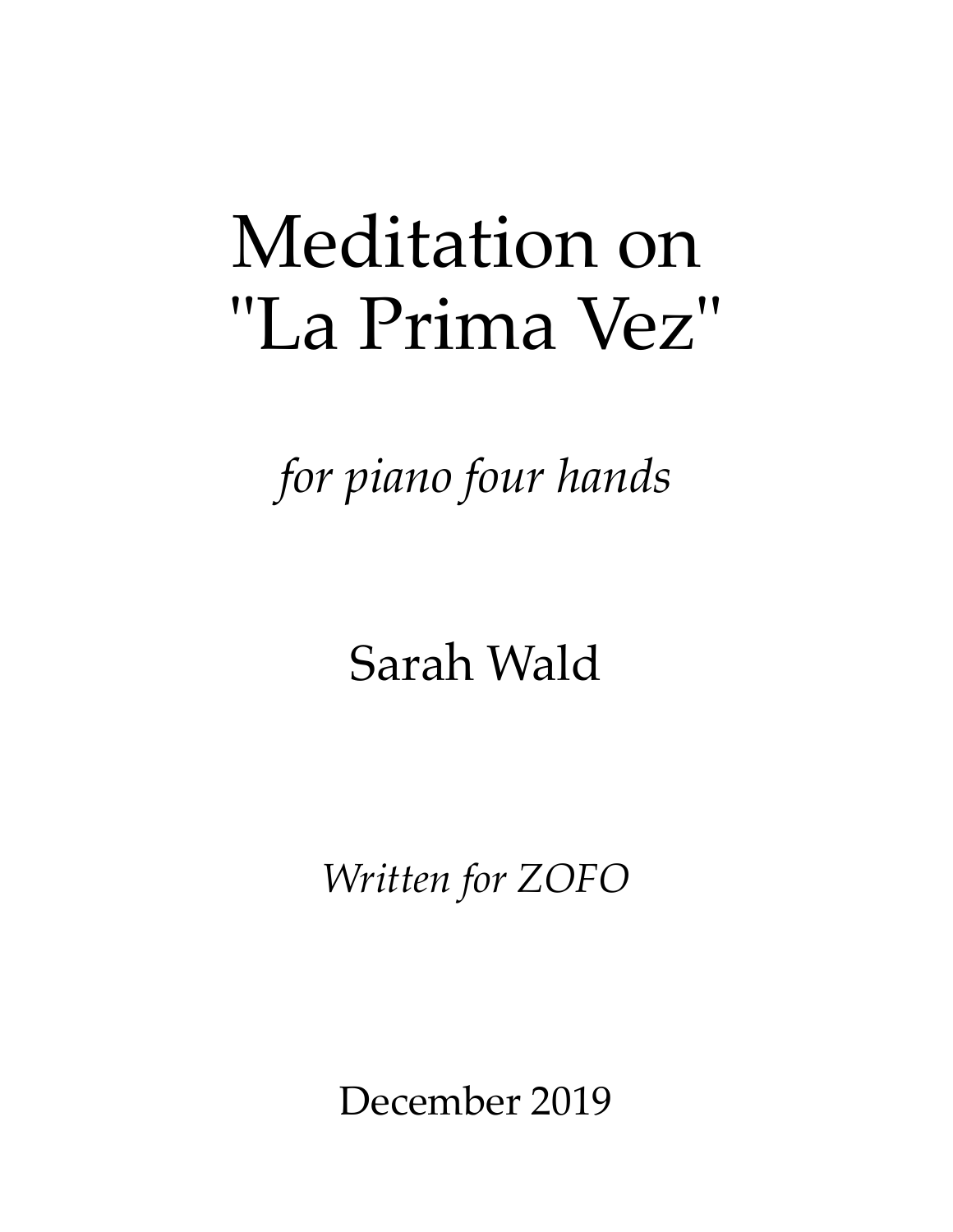#### **Program Note:**

*Meditation on "La Prima Vez"* is based on the Sephardic love song "La Prima Vez" ("The First Time"). While the original theme is never stated in its entirety, as in a traditional theme and variations, fragments or motifs from the original tune are present throughout this piece. I was first introduced to the original song by the album *Songsof the Sephardim* (La Rondinella), featuring Tina Chancey as the vocalist. I have heard many other versions of "La Prima Vez" since then. This *Meditation* also directly follows the composition of a solo flute piece based on the same tune, and the two pieces relate to each other in terms of pitch organization.

#### **Performance Note:**

There are several boxed passages in the score that call for improvisation in the domains of rhythm, tempo, and order of the given pitches. Specific directions for each box will be provided in the score itself. In all boxed passages, the dynamics show the phrasing for the whole passage.

Pedaling is almost exclusively marked at the bottom of the seconda parte. However, in places where only the prima parte is playing, the pedaling is also marked at the bottom of the prima parte.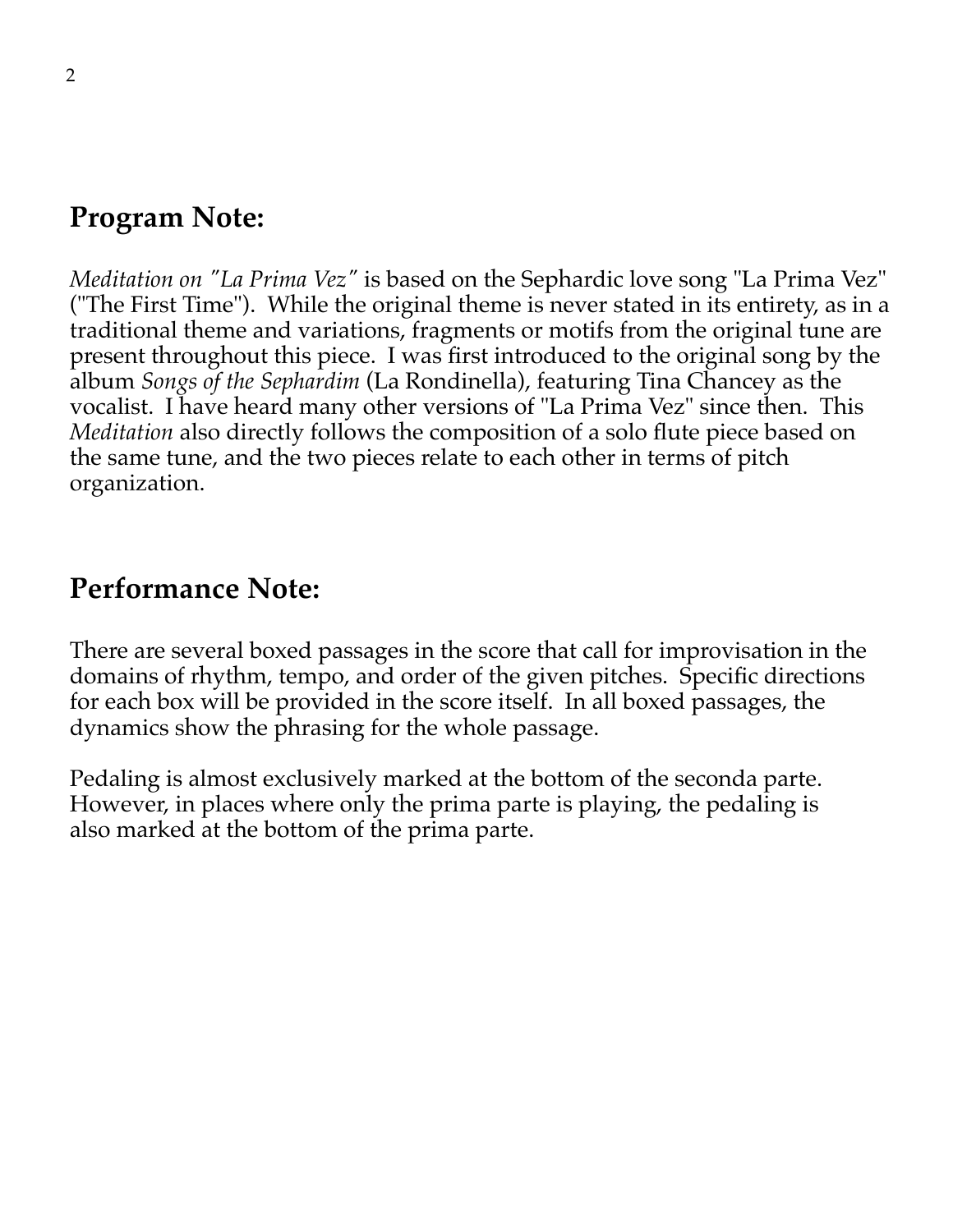### Meditation on "La Prima Vez "

Sarah Wald





\<br>\\\\\\\\\\<br>\#@

 $3\rightarrow$ 

 $\frac{1}{2}$ 

 $\epsilon$ 

 $\frac{1}{2}$ 

 $\overline{D}$   $\overline{D}$   $\overline{D}$ 

*normale*

 $\frac{1}{7}$ 

 $\frac{1}{2}$   $\frac{0}{7}$   $\frac{0}{7}$ 

 $3\rightarrow$ 

 $\leftarrow$ 

 $\overrightarrow{e}$ 

 $\frac{1}{2}$  4

3 3 3 3

 $\overline{\mathcal{O}}$   $\overline{\mathcal{O}}$   $\overline{\mathcal{O}}$   $\overline{\mathcal{O}}$   $\overline{\mathcal{O}}$   $\overline{\mathcal{O}}$ 

 $\left| \begin{array}{cc} \bullet & \bullet \end{array} \right|$ 

3

 $\sqrt{\frac{1}{2}}$ 

 $p$   $-3-$ 

 $\frac{1}{2}$ 

 $77$ 

 $4, 1$  $\frac{4}{4}$   $\frac{4}{4}$   $\frac{4}{4}$ 

 $9:4.7$ 

 $\frac{1}{7}$ 

 $4, 7$  $\frac{4}{4}$   $\rightarrow$   $\frac{2}{6}$ 

 $9:4$ ,  $7$ 

 $\vec{e}$ 

 $\overbrace{\mathcal{S}^{\psi}_{2}$ <br>  $\overbrace{\mathcal{S}^{\psi}_{2}$  by sotto voce

<sup>j</sup> ‰ <sup>Œ</sup> <sup>Ó</sup> <sup>Œ</sup> <sup>œ</sup>

 $\frac{1}{7}$ 

II

 $\frac{3}{2}$  $\frac{3}{4}$ 

 $\frac{3}{2}$  $\frac{3}{4}$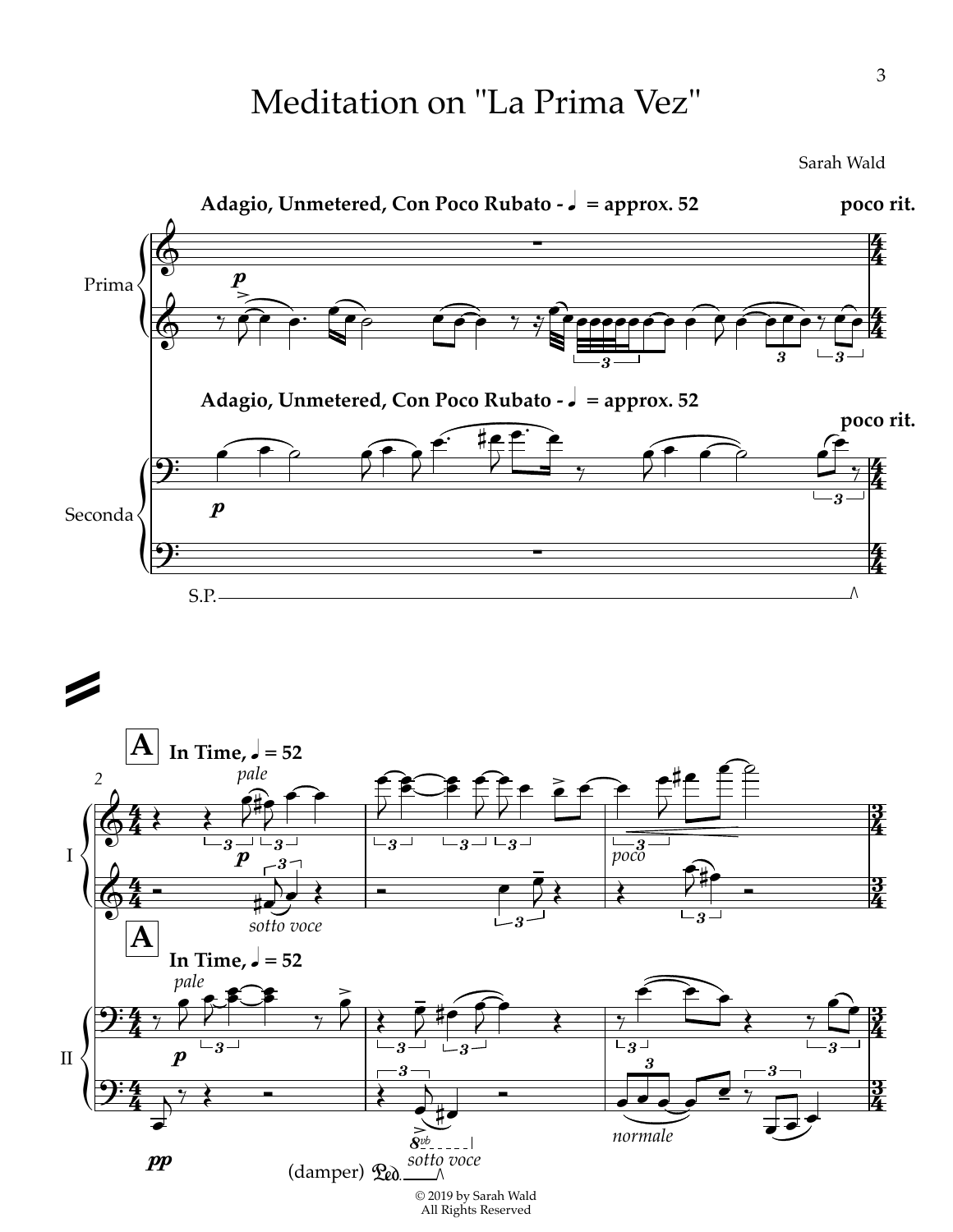



S.P.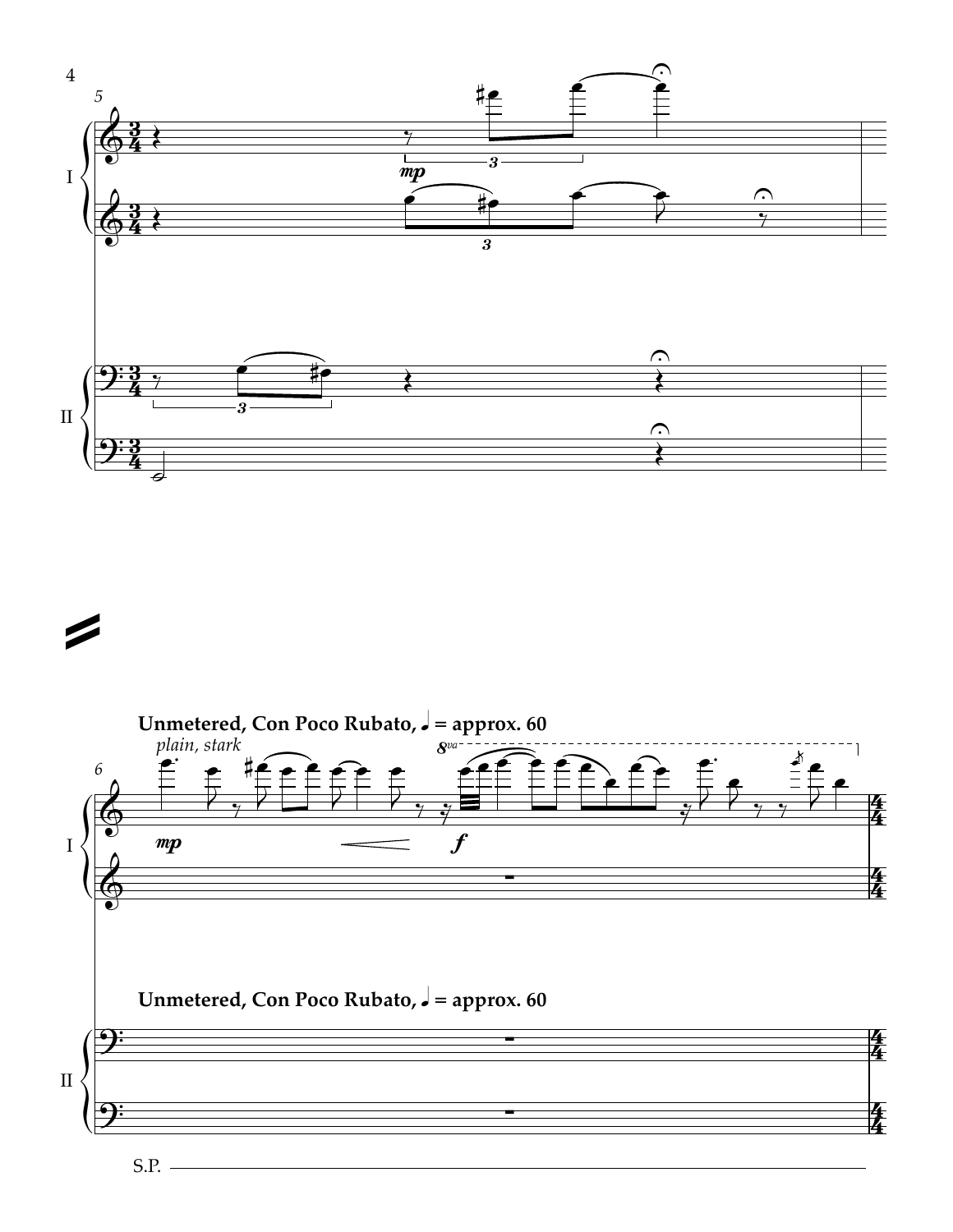



 $\frac{1}{\sqrt{2}}$ 

 $\frac{1}{2}$ 

je<br>Z

 $\frac{3}{4}$ 

œ™ œ

 $\overline{\phantom{0}}$ 

 $\Rightarrow$ 

 $\frac{4}{4}$ 

 $\frac{1}{2}$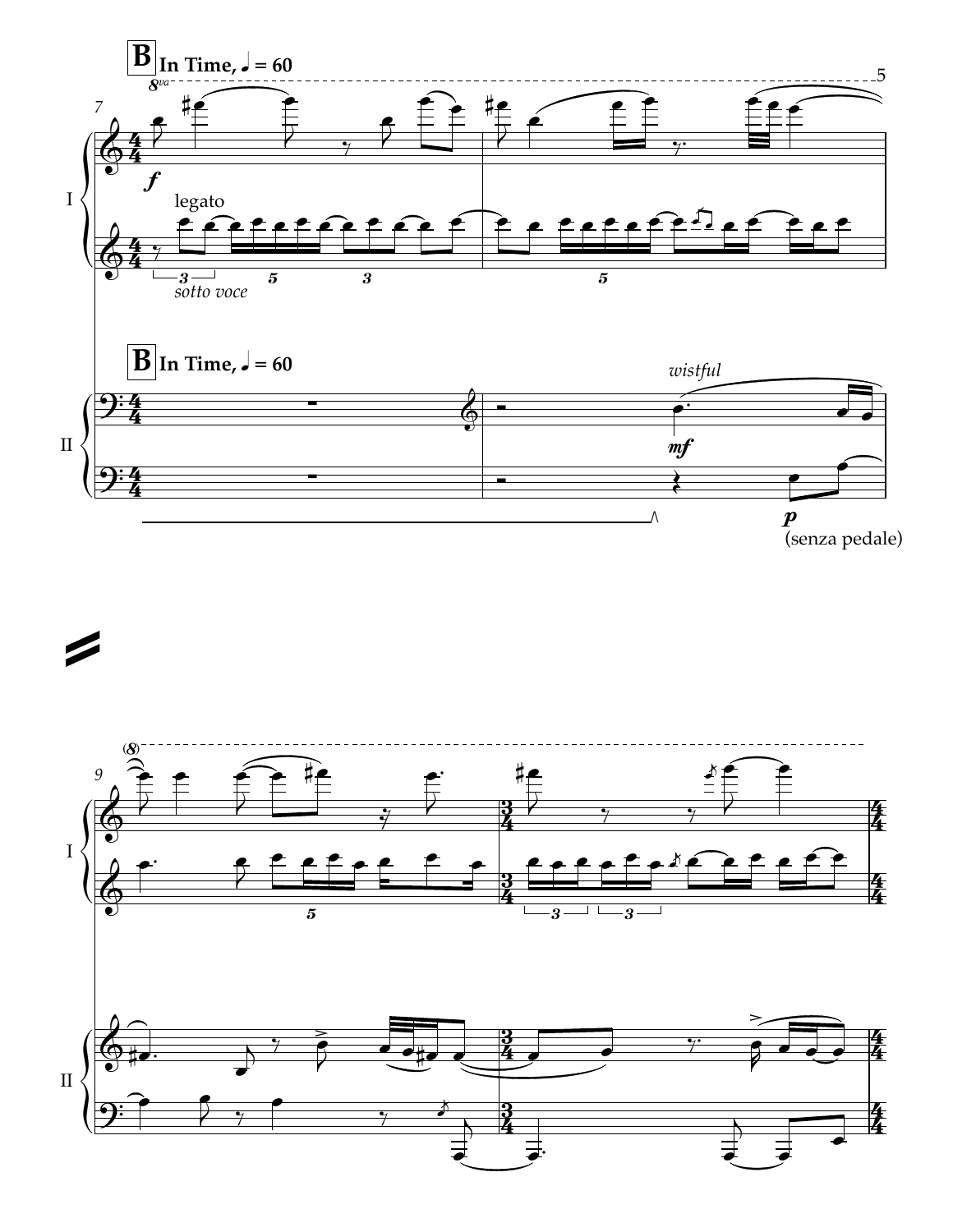



 $\blacktriangleright$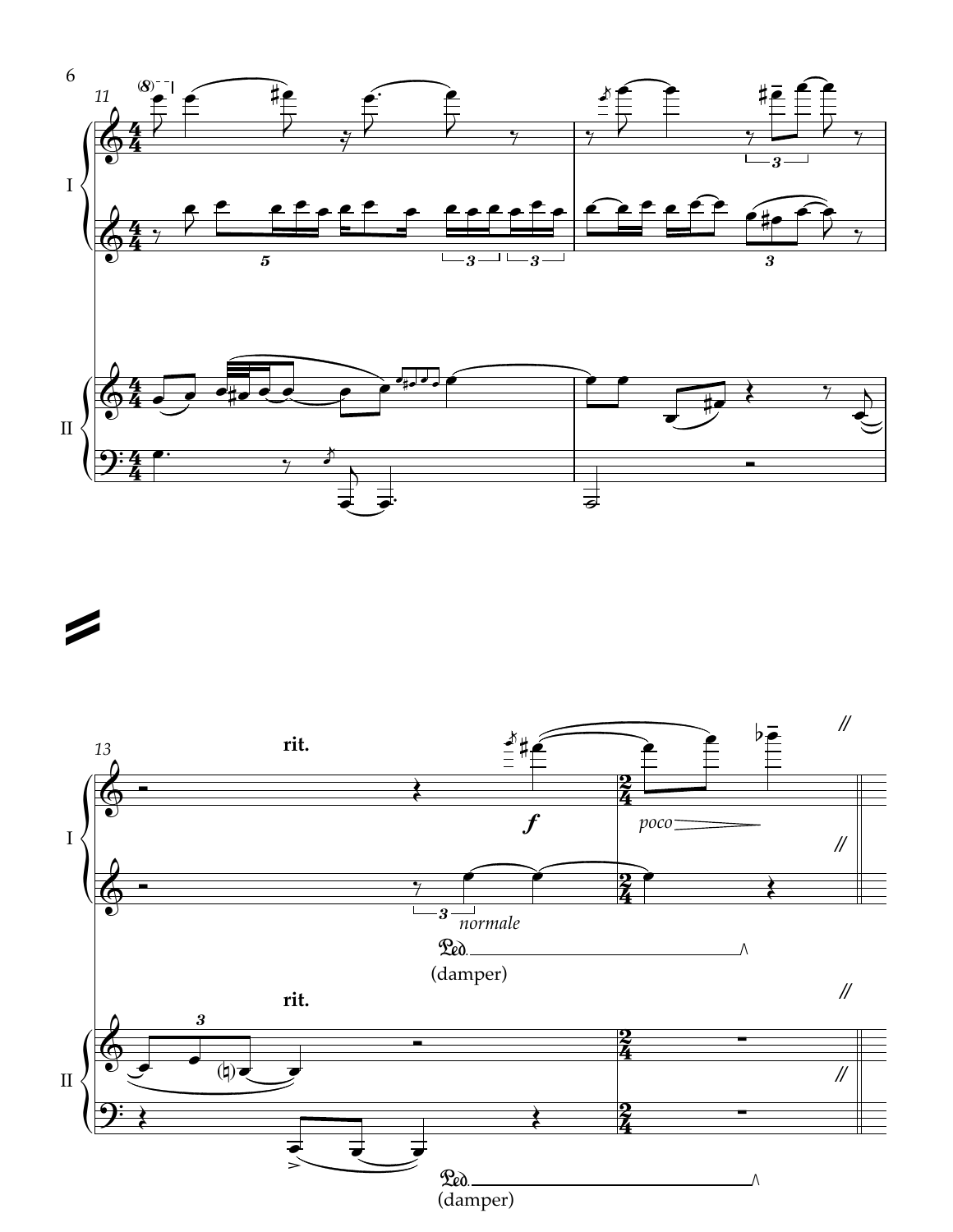



senza pedale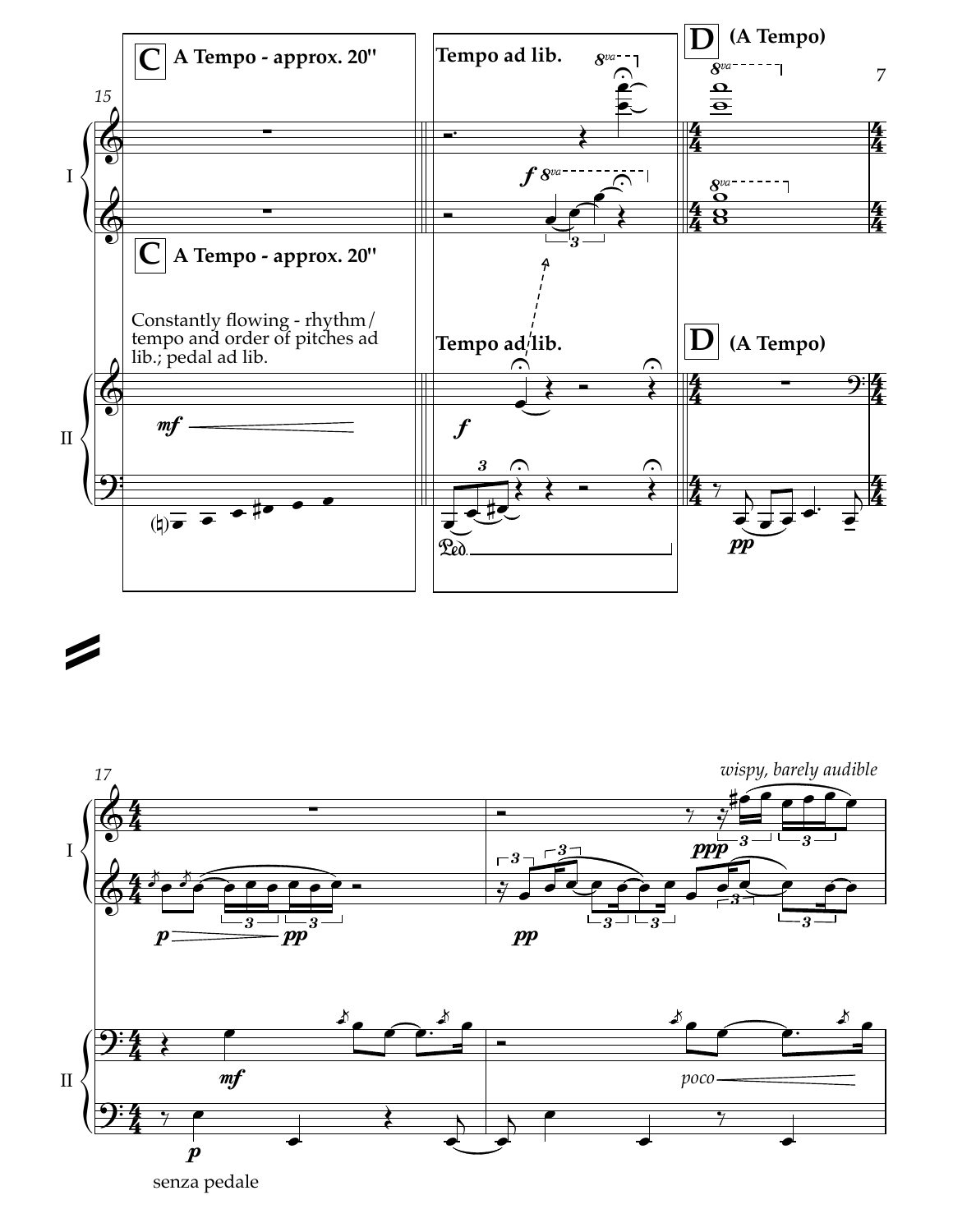

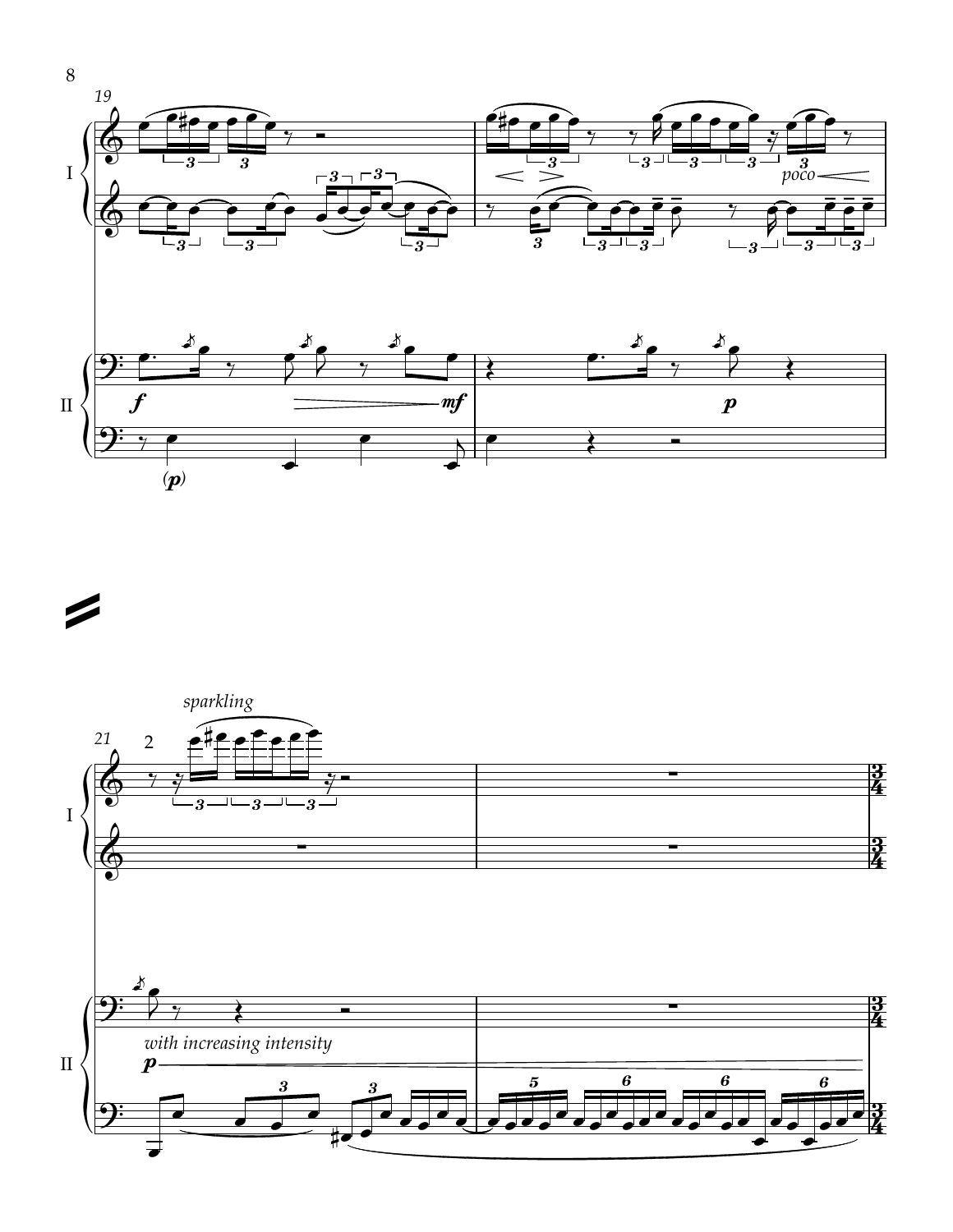

This boxed passage is rhythmically free and does not need to be coordinated with the other parts; the effect is that of fast repeated notes, of varying speeds, floating on top of the rhythmically precise figuration. Spatial placement of the box represents an *approximate* entrance relative to the other parts.



 $\mathbb{Z}$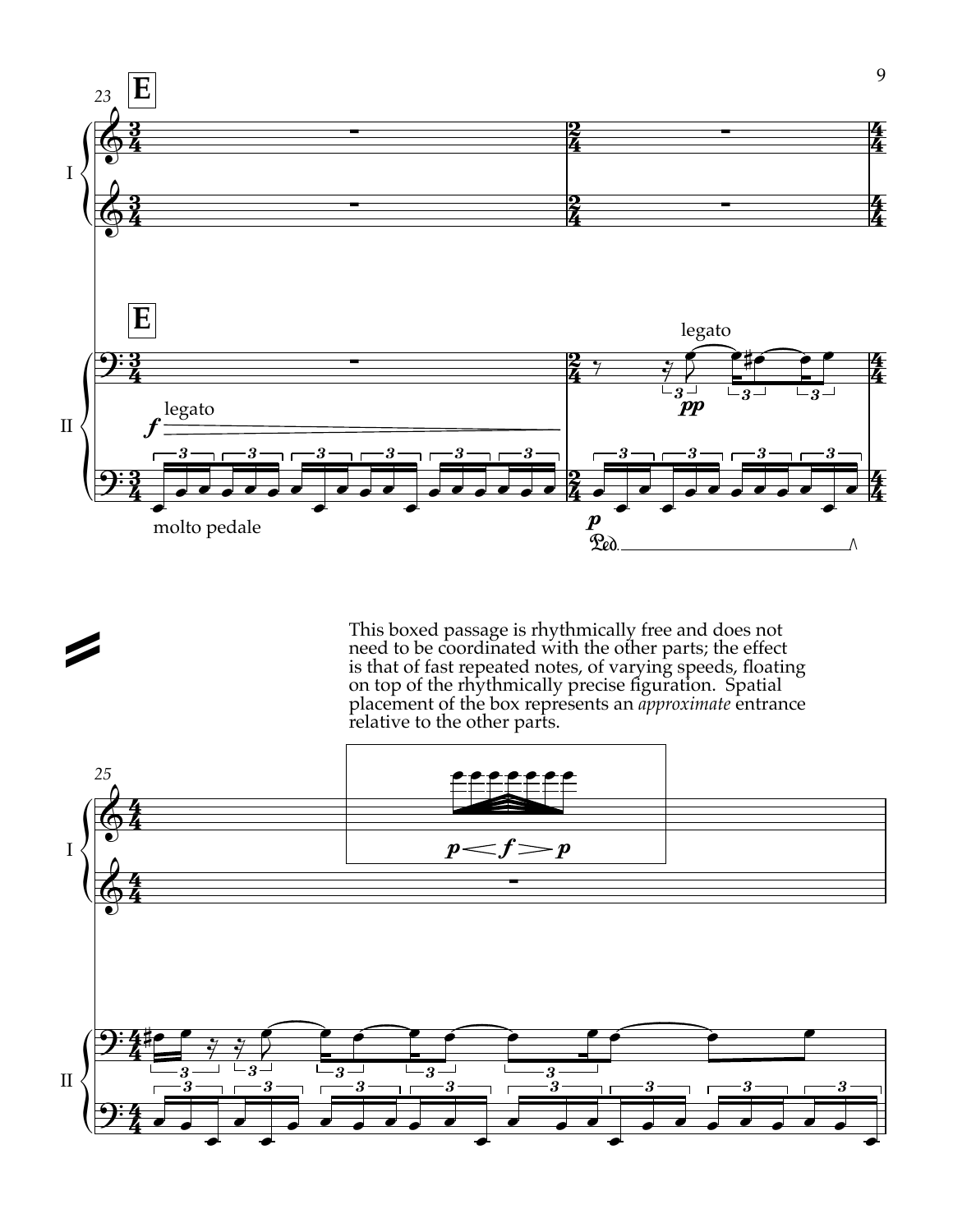

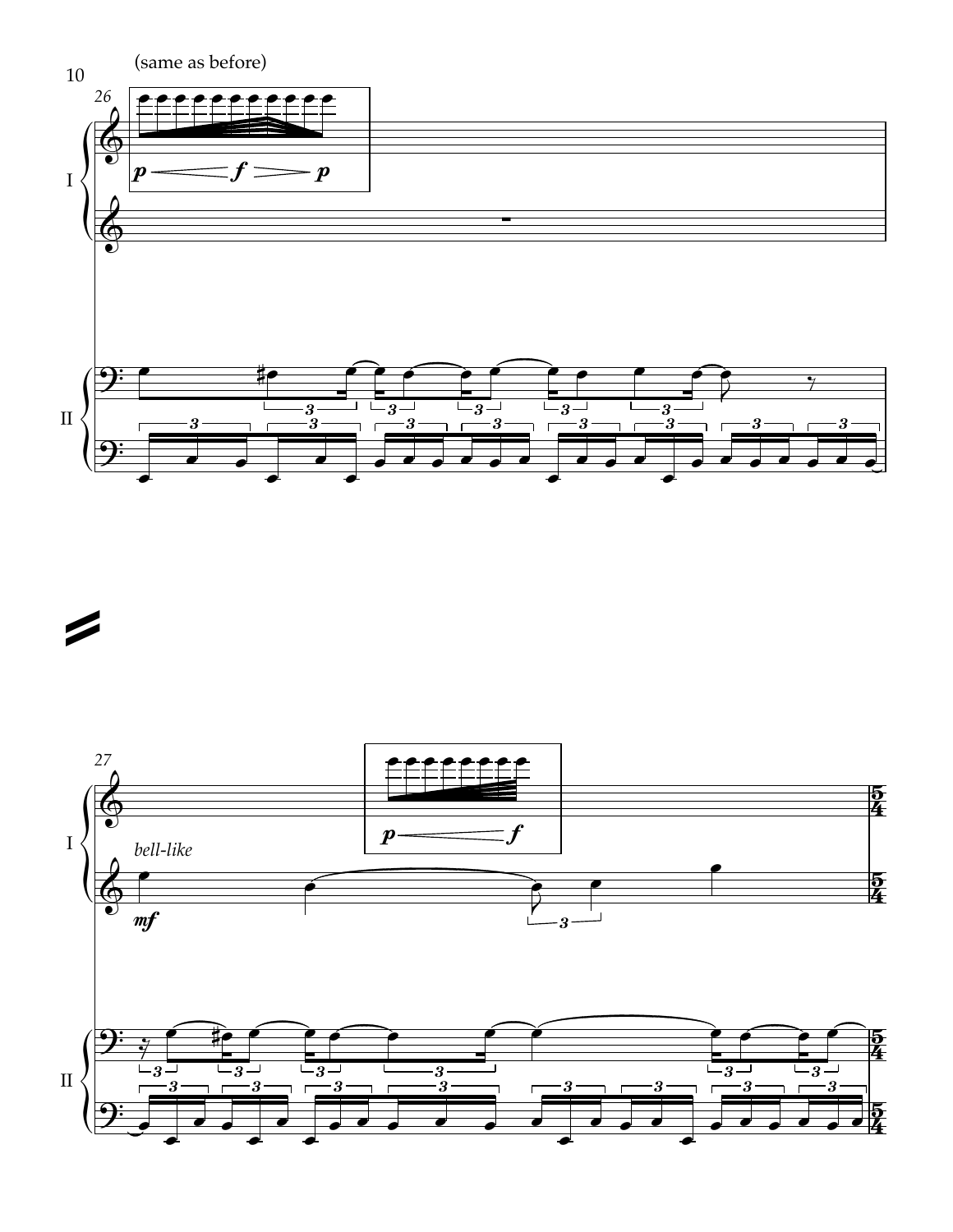



Í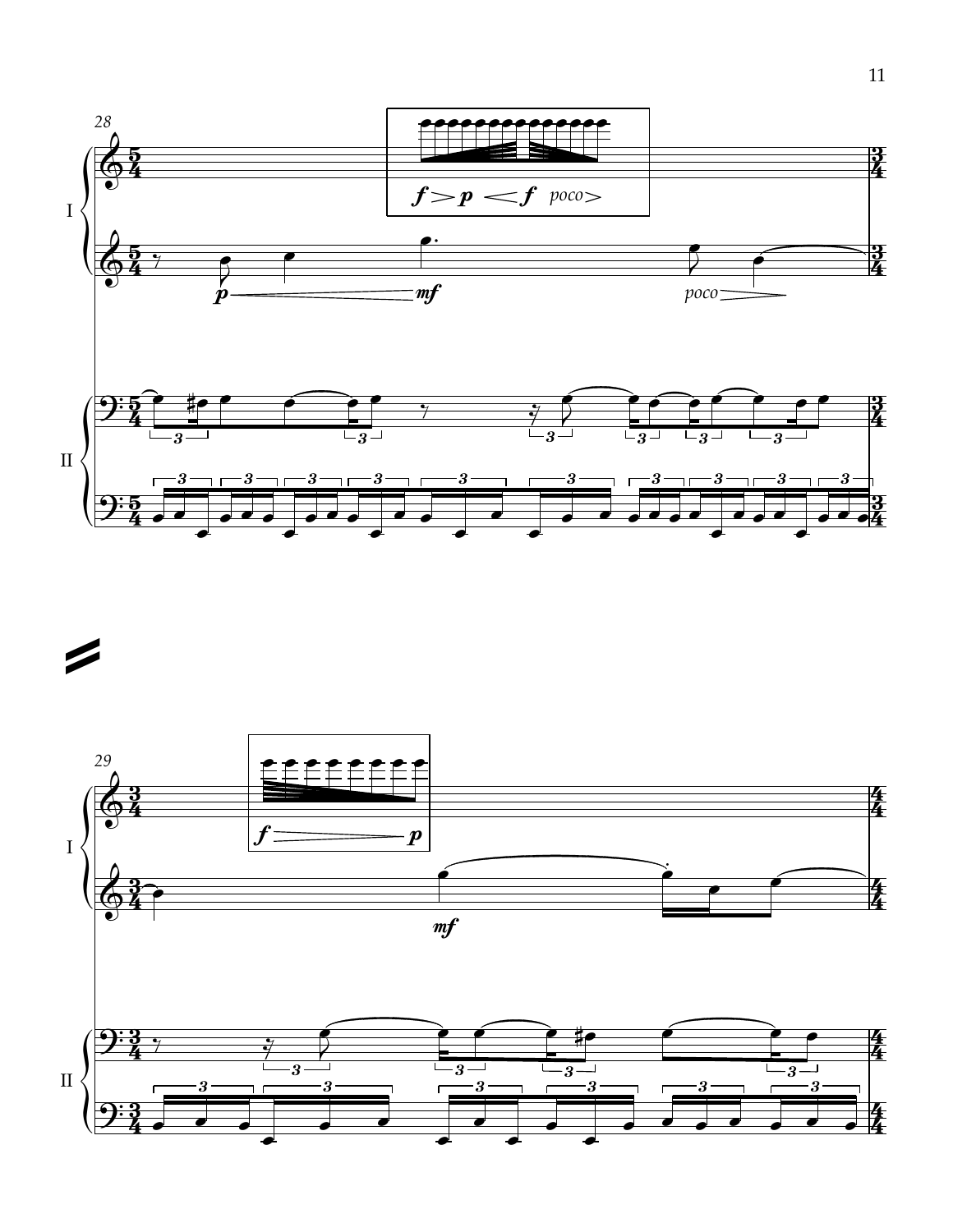

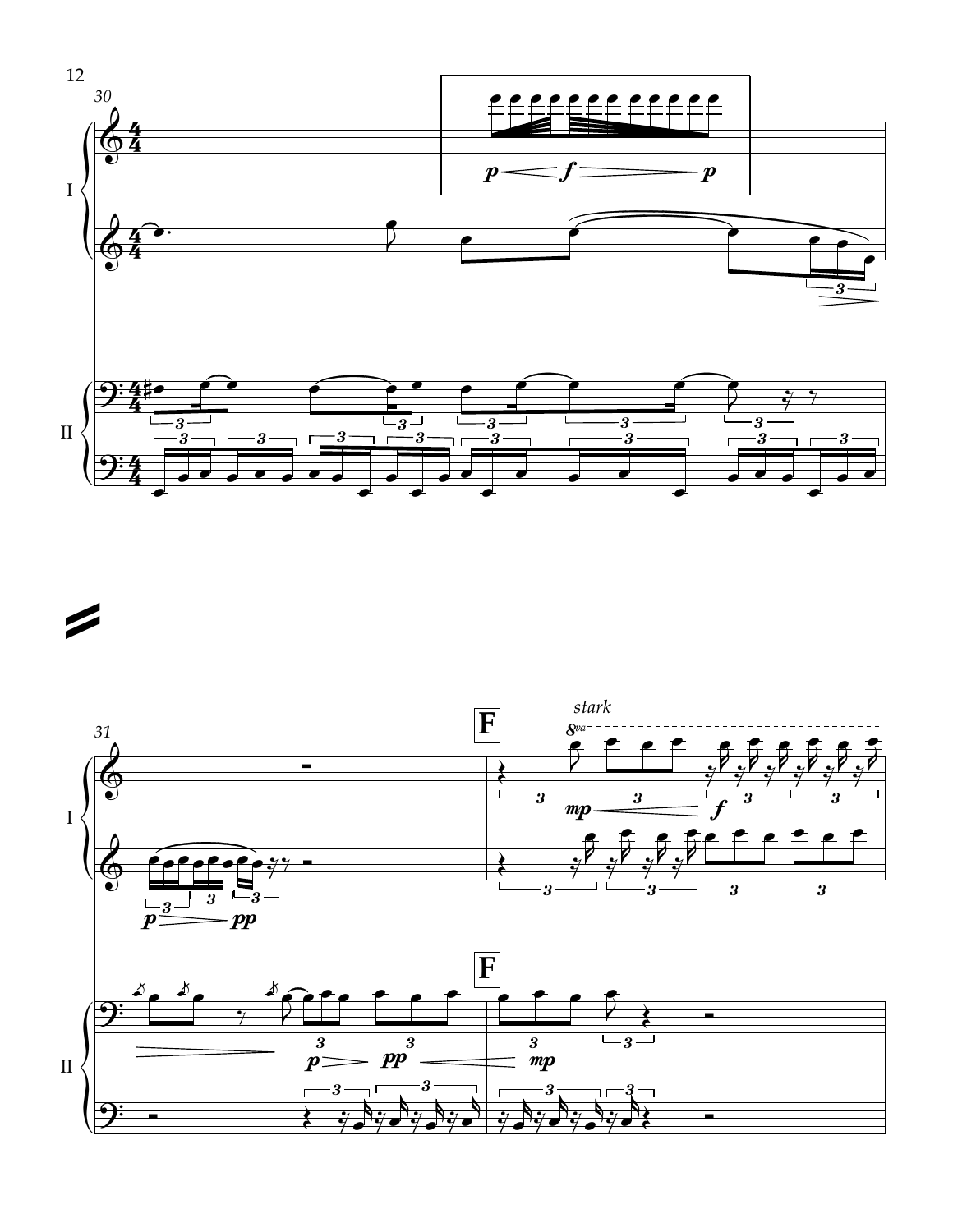

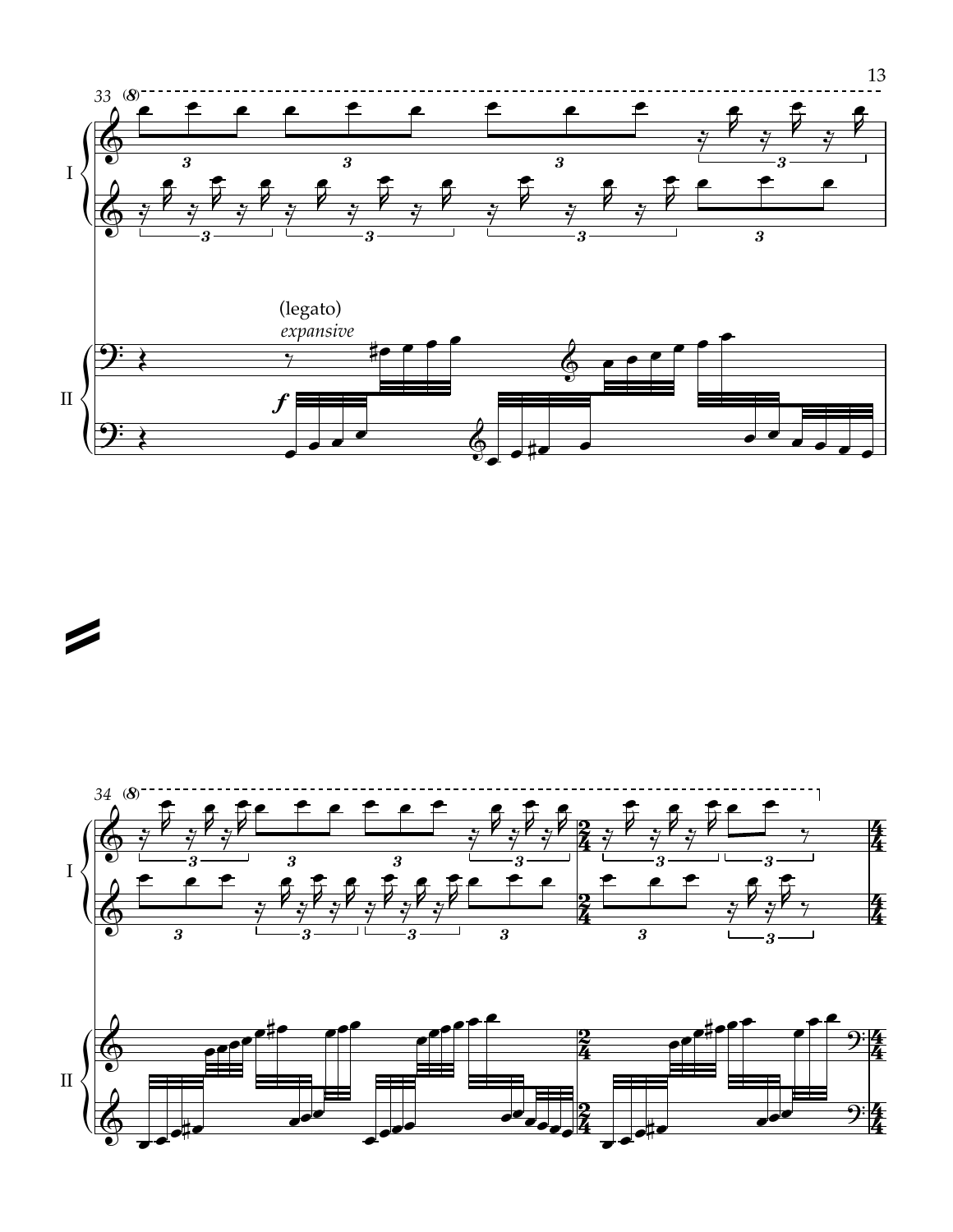

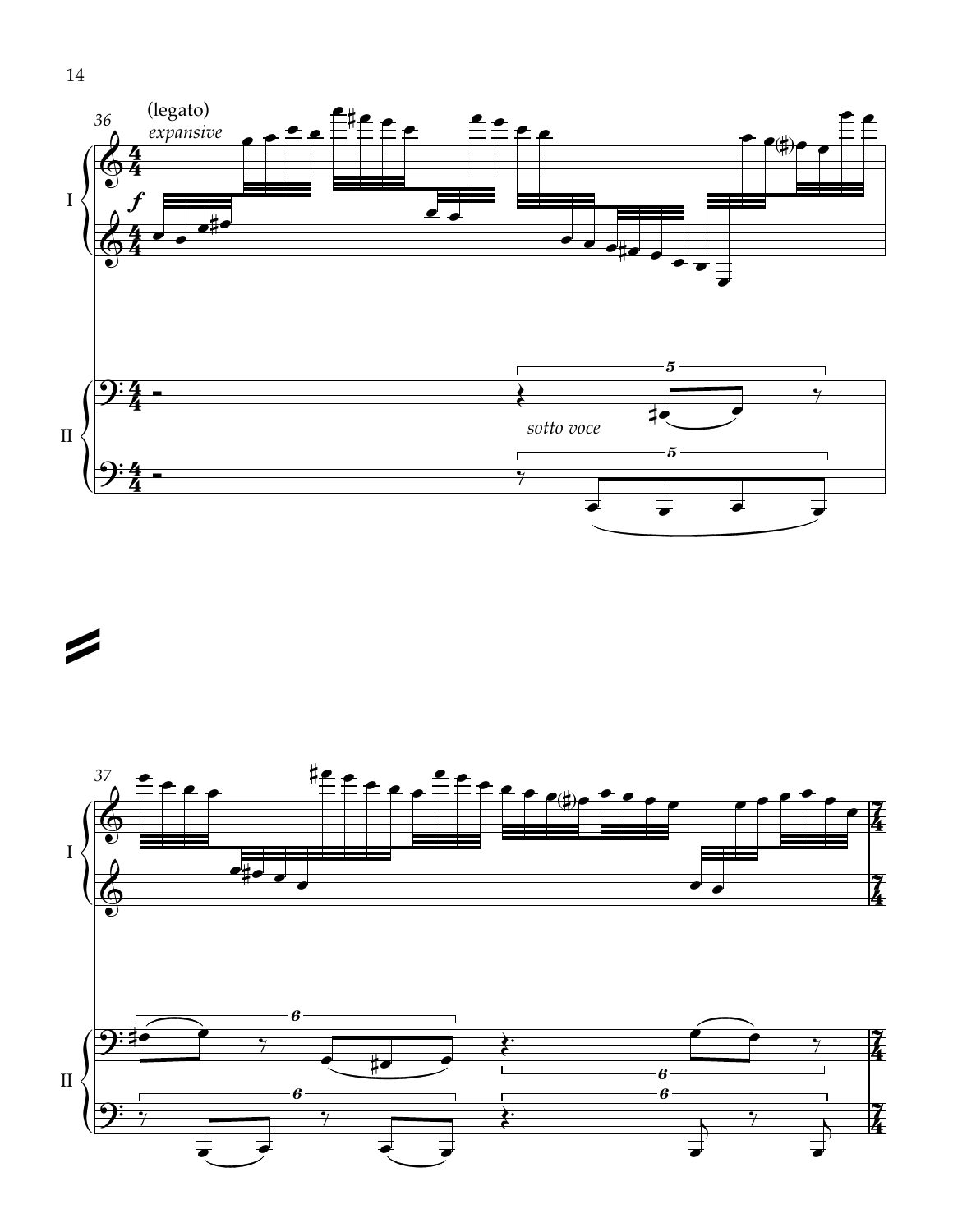

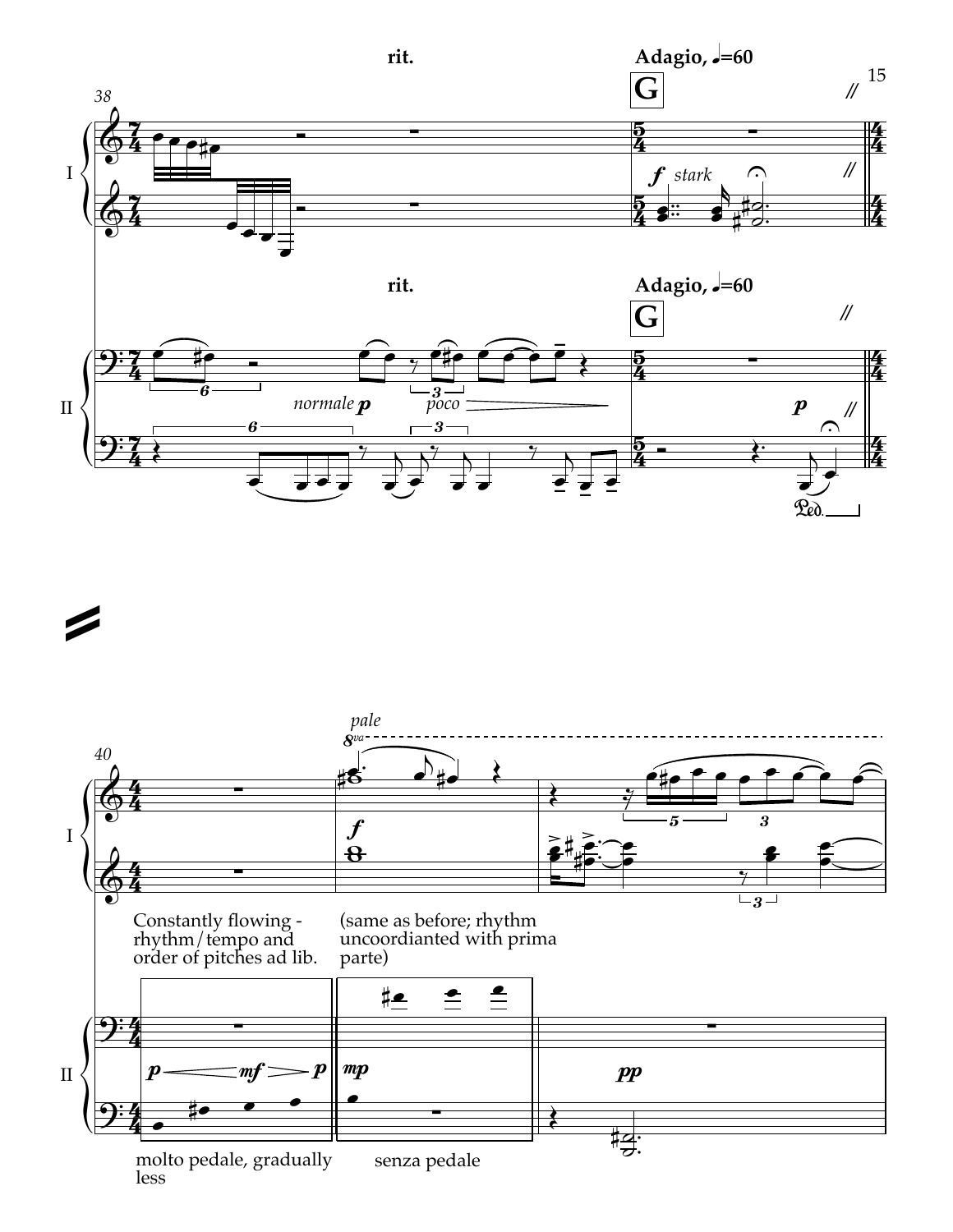



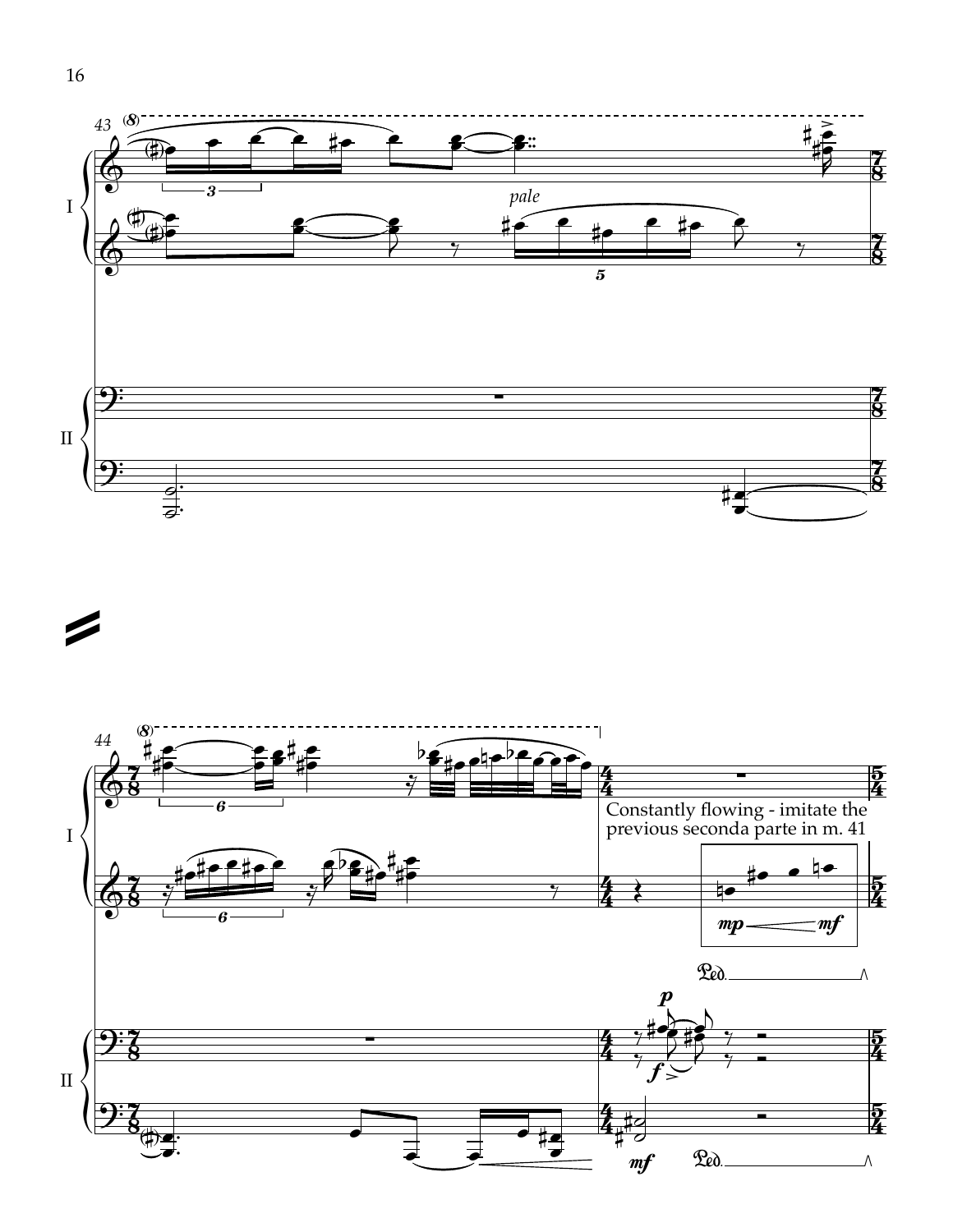



 $\mathbb{Z}$ 

17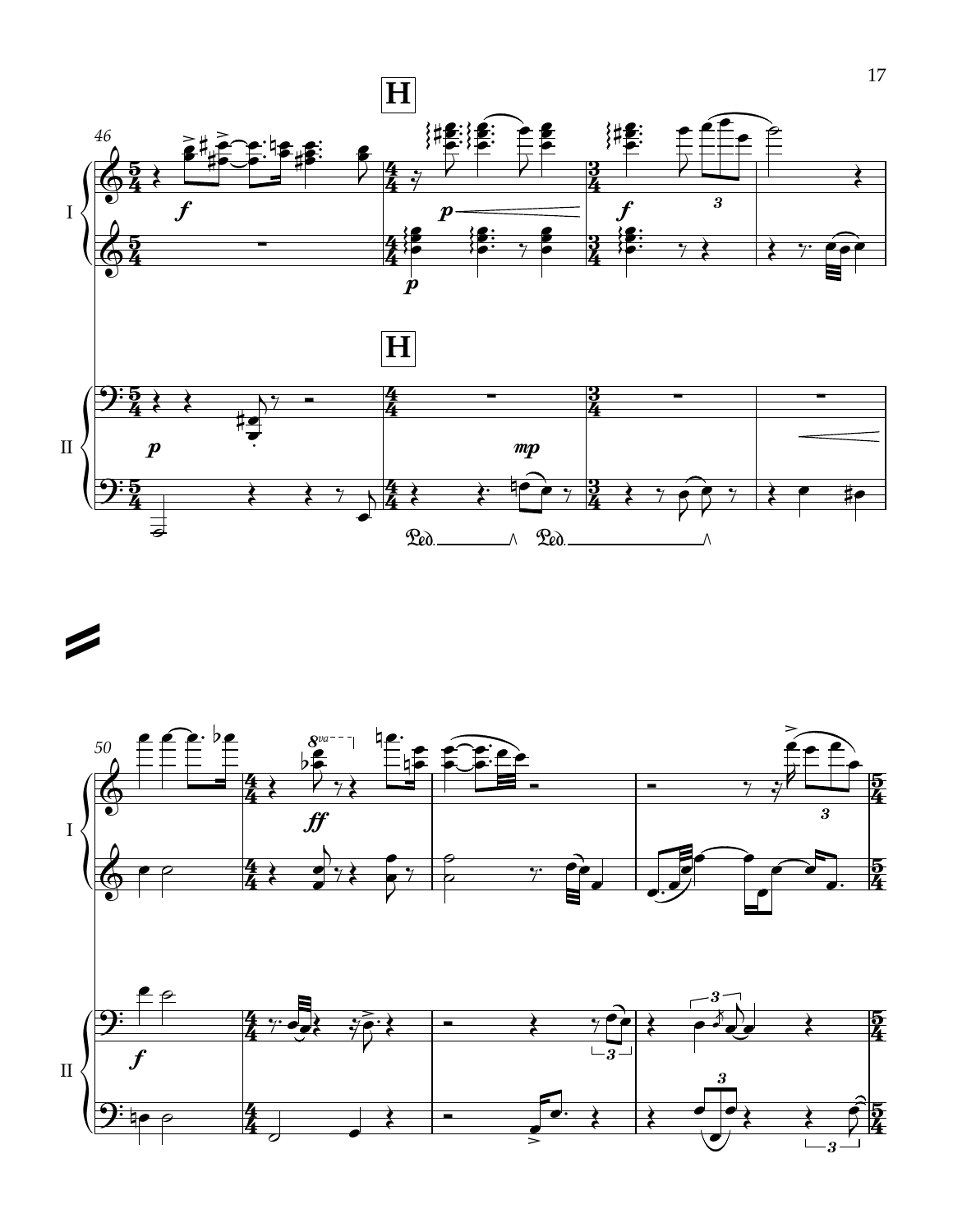

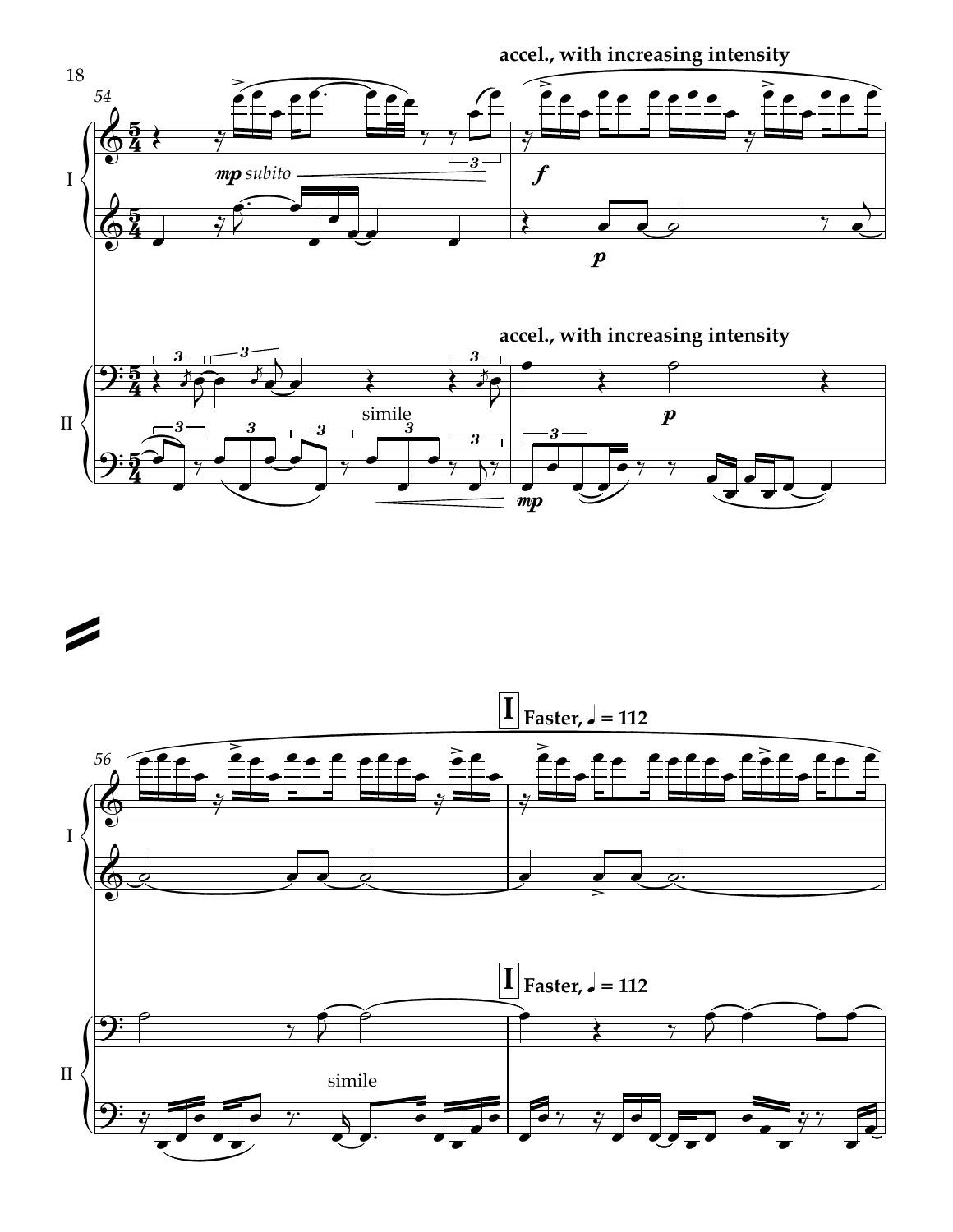



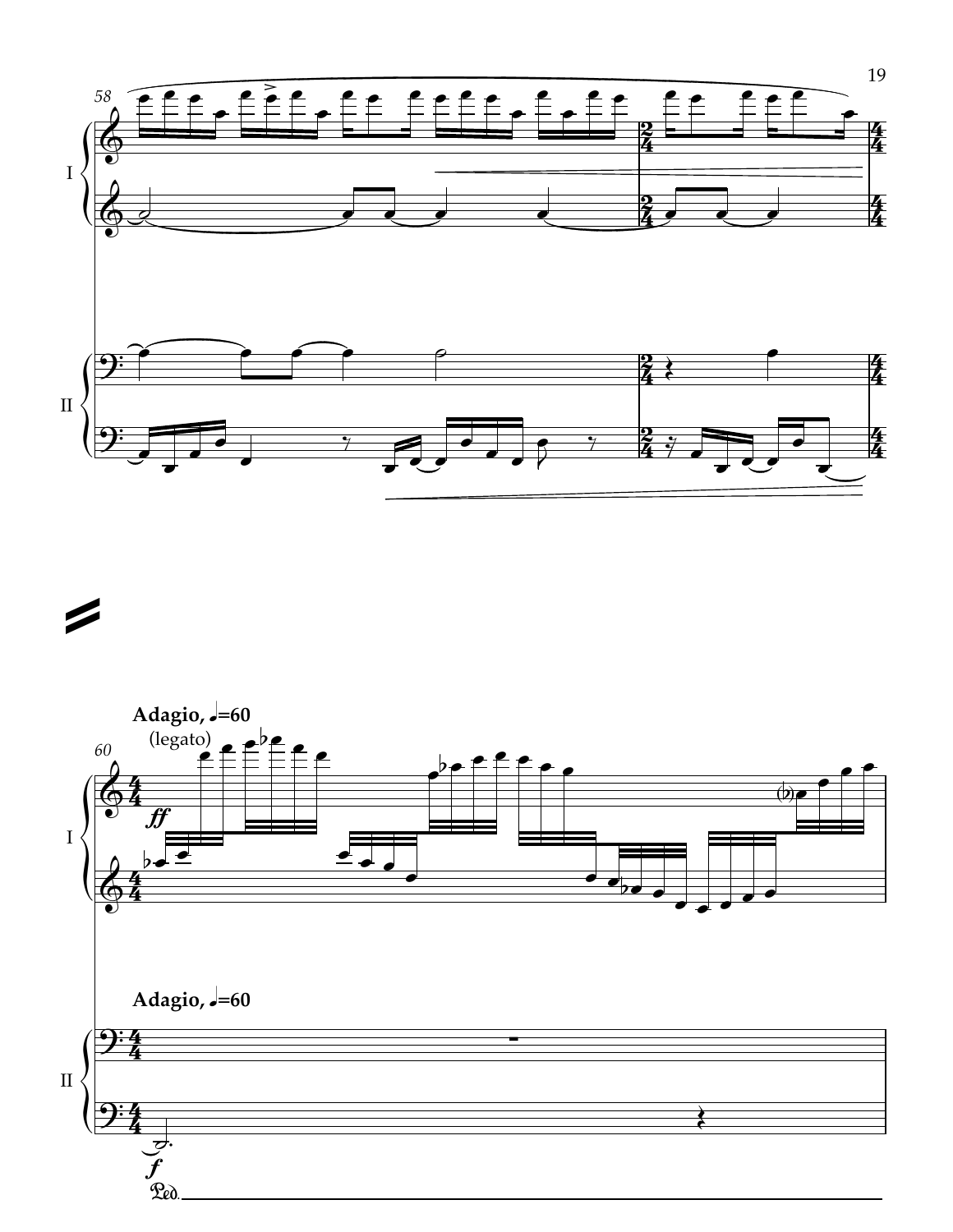



 $\blacktriangleright$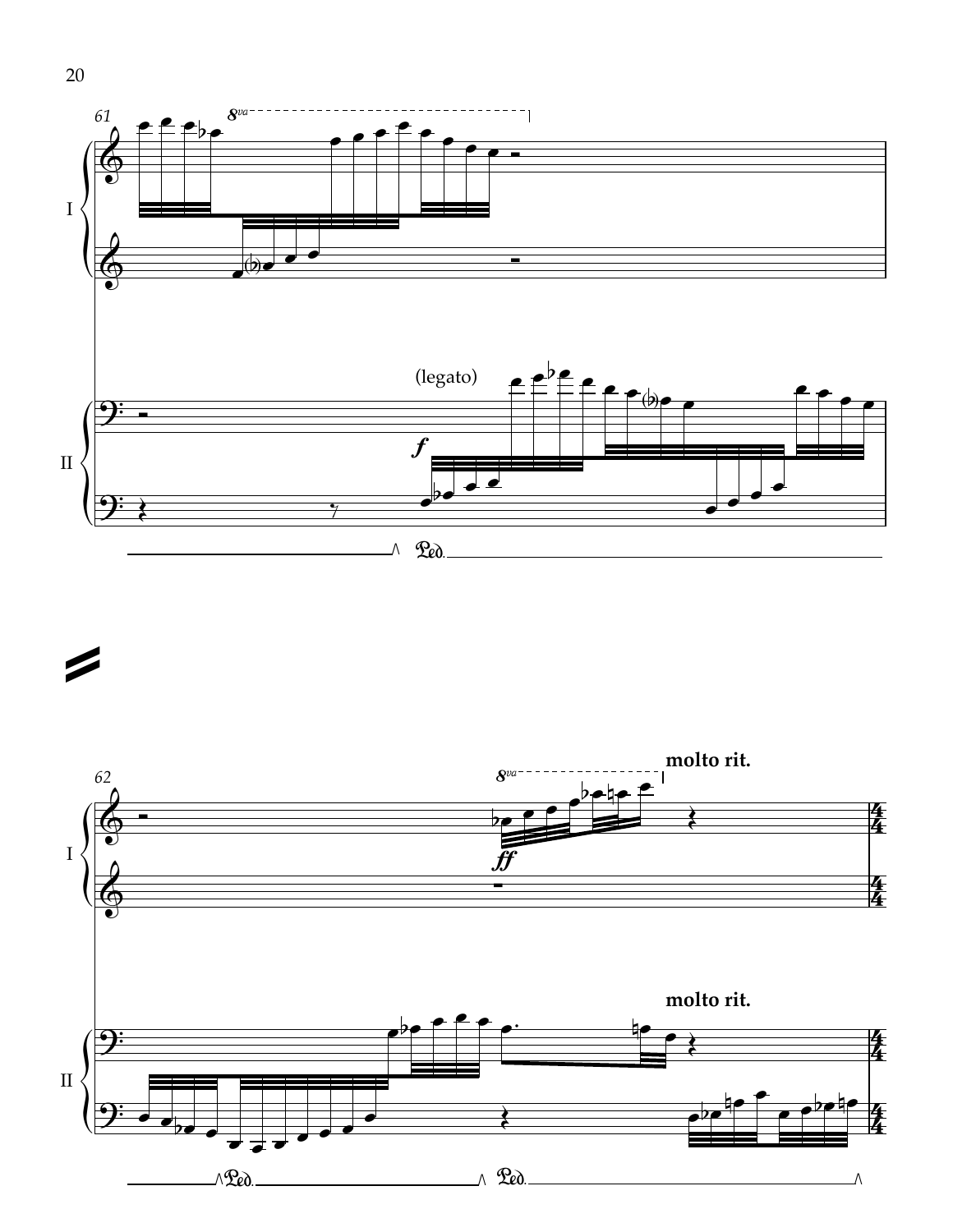

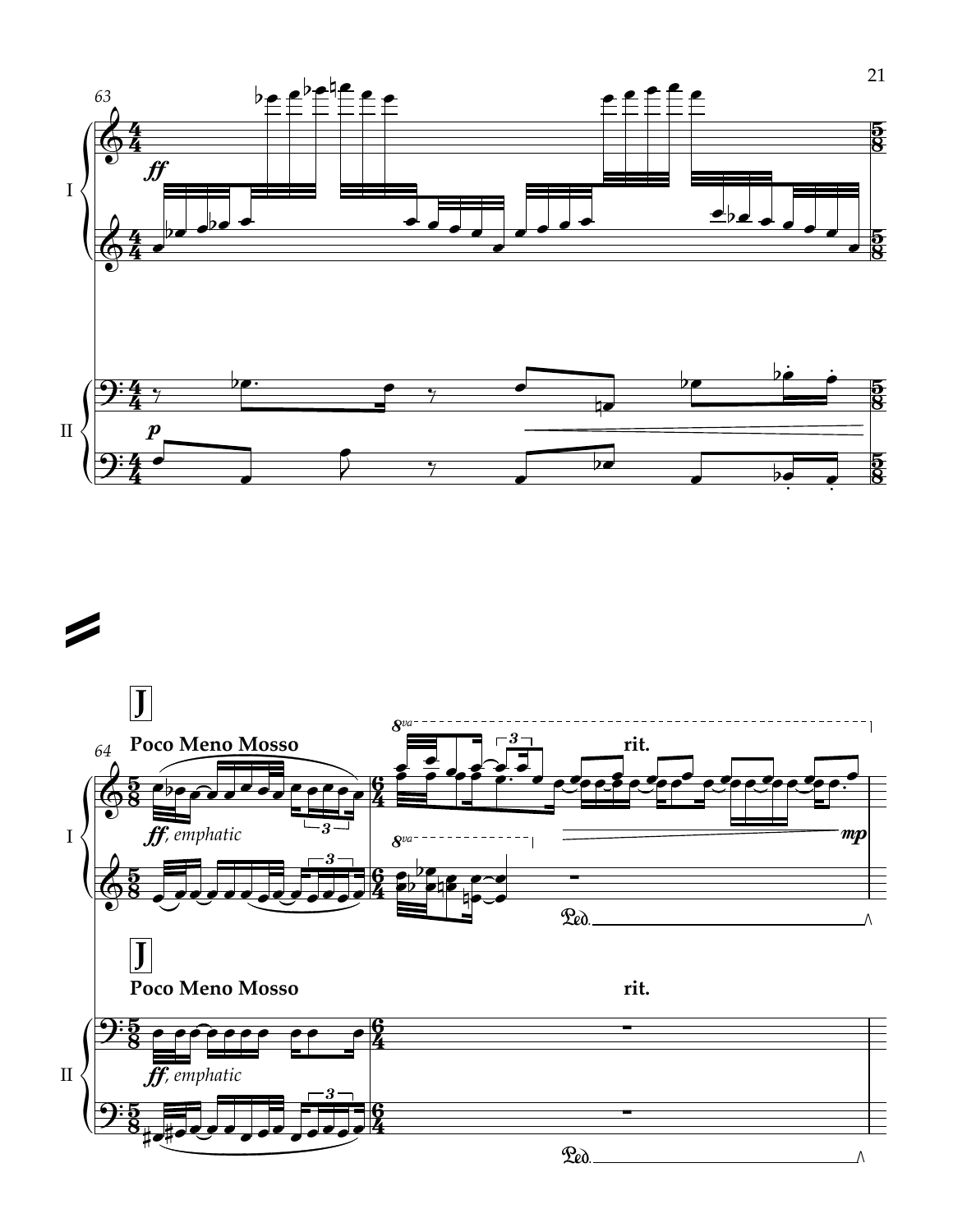

una corda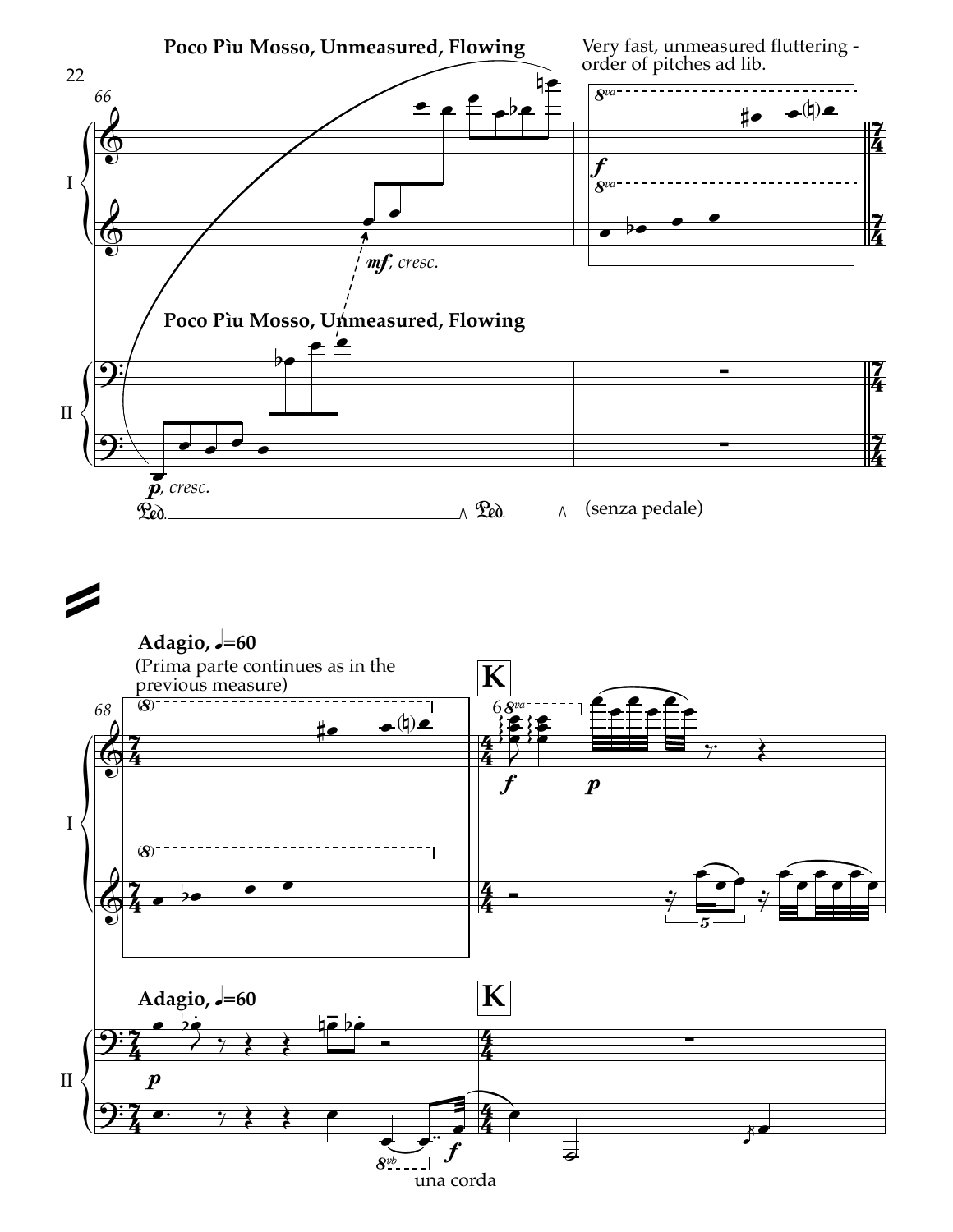



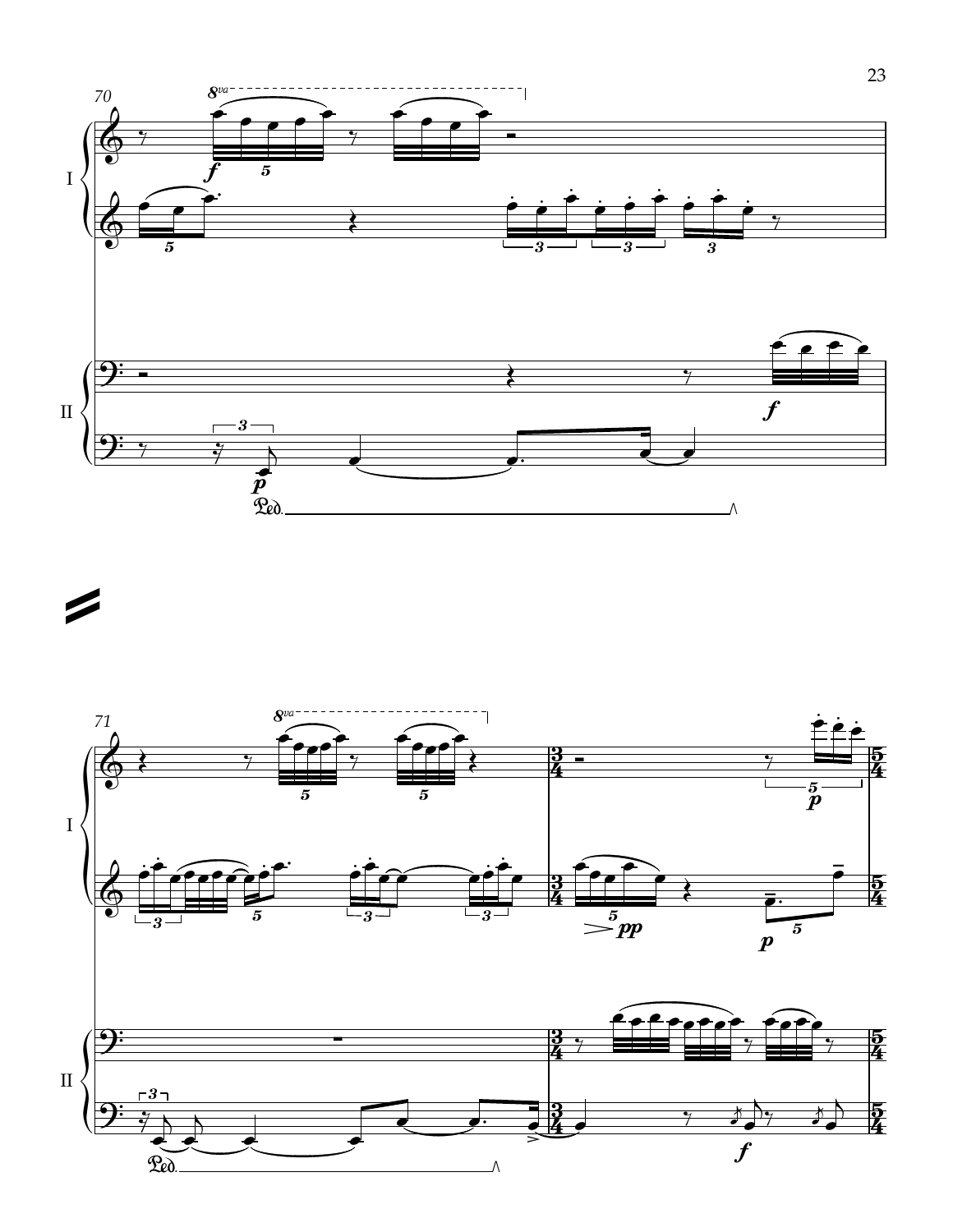

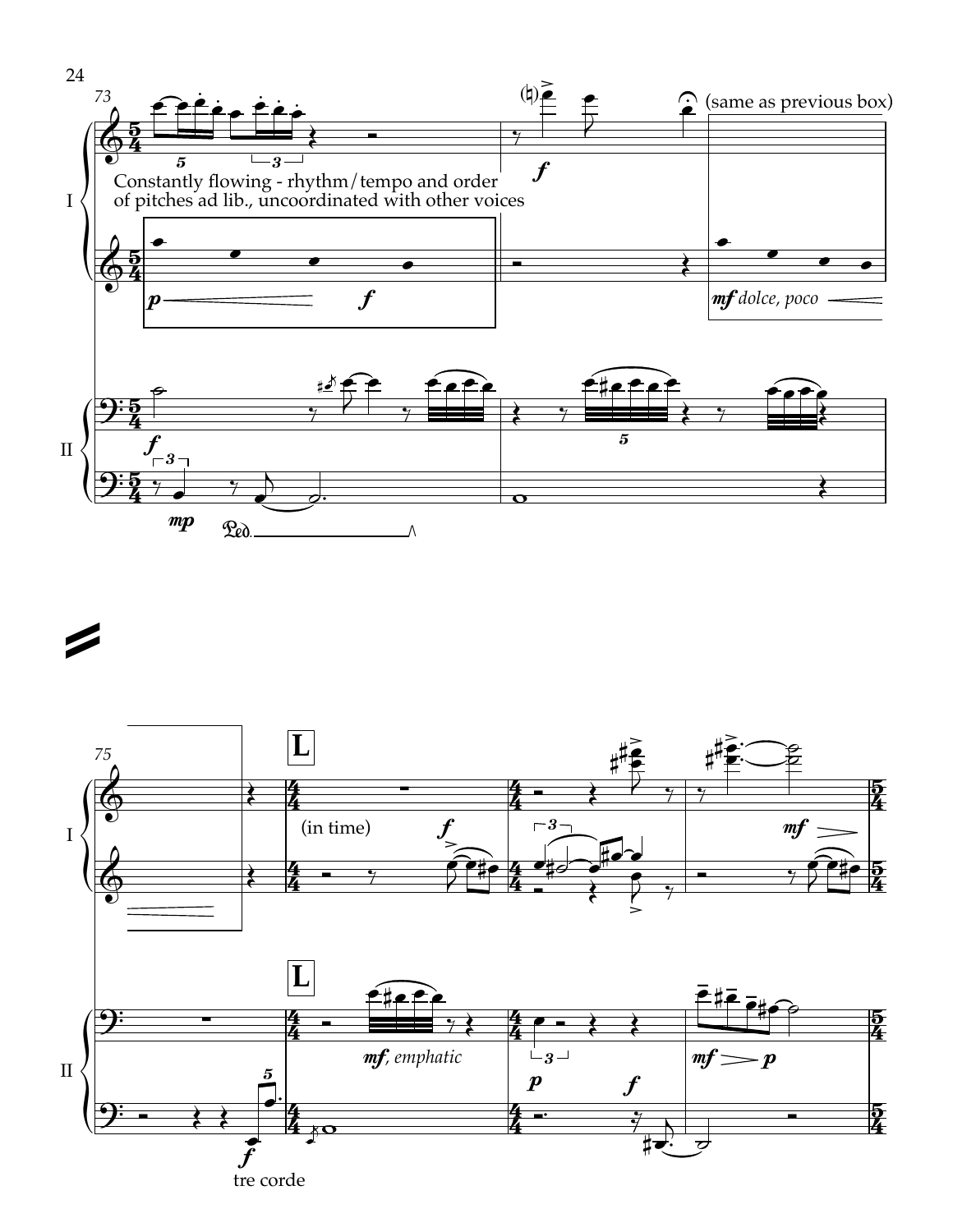